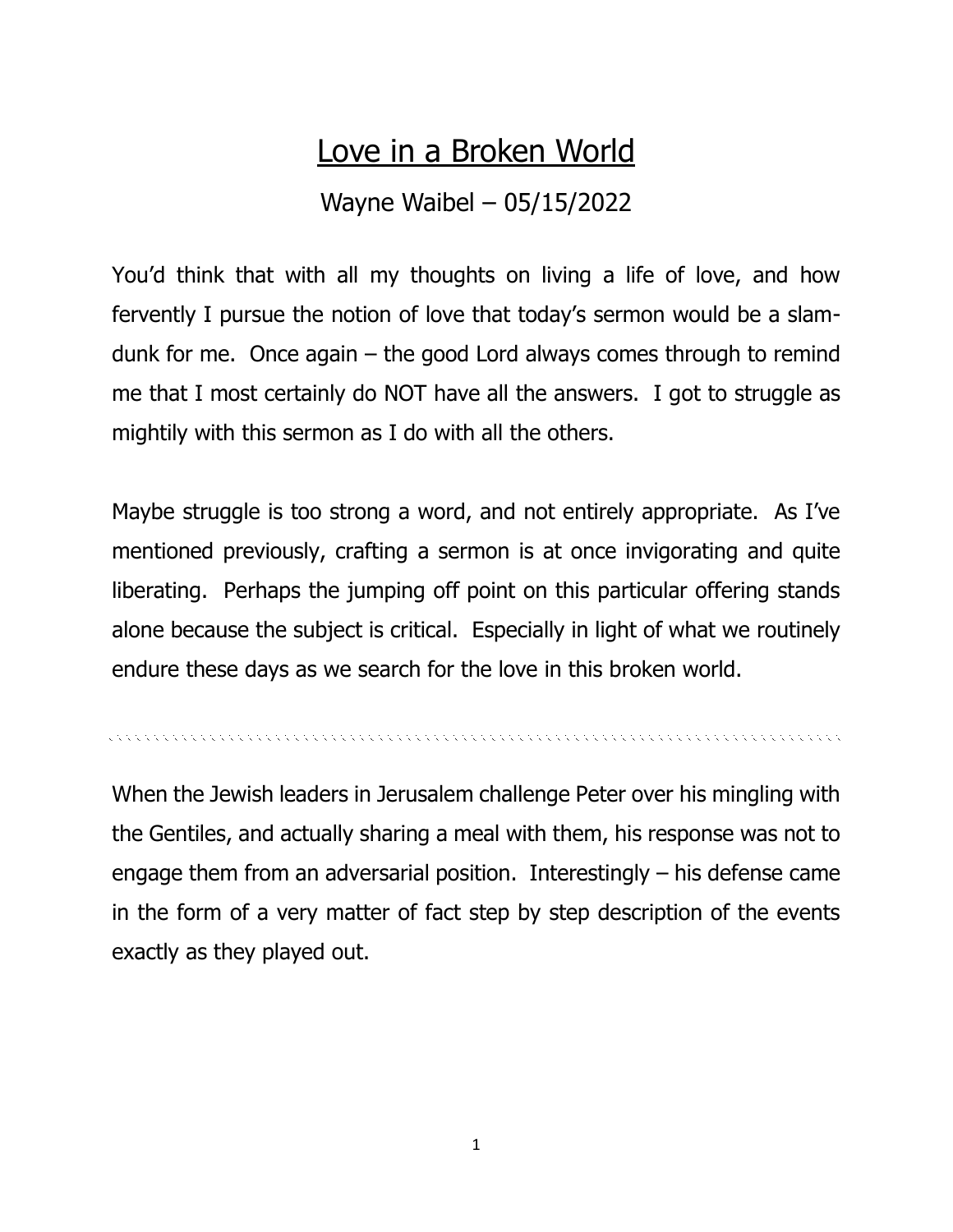This was a stroke of genius on Peter's part, though more accurately, probably the work of the Holy Spirit.

In relaying his explanation as he did, he completely removed any intention on his part. The long and the short of it was simply that he didn't feel it was his place to question any of it. For him it was the work of Almighty God in action, and he was not about to interfere.

The way his story unfolded  $-$  the Jerusalem conservatives were bound to respond with stunned silence, followed immediately by glorifying God and drawing the inevitable conclusion that "I guess the Gentiles qualify for eternal life as well then." And this is a pivotal point in the early church.

Peter, as a disciple of Christ, and devout Jew, was able to perfectly illustrate the vision Christ had for all mankind to be resolved to God the Father. Had it been anyone else, Saul – soon to be named Paul for example – the message would not have been received the same way. In all likelihood, Christianity would have become a sect within Judaism.

What this poignantly drives home is the fact that stories, not arguments, change lives. The Spirit takes up where stories end. The Jerusalem folk were offended that Peter ate with uncircumcised men. Revulsion, either in ancient times or now, does not respond to theological arguments.

2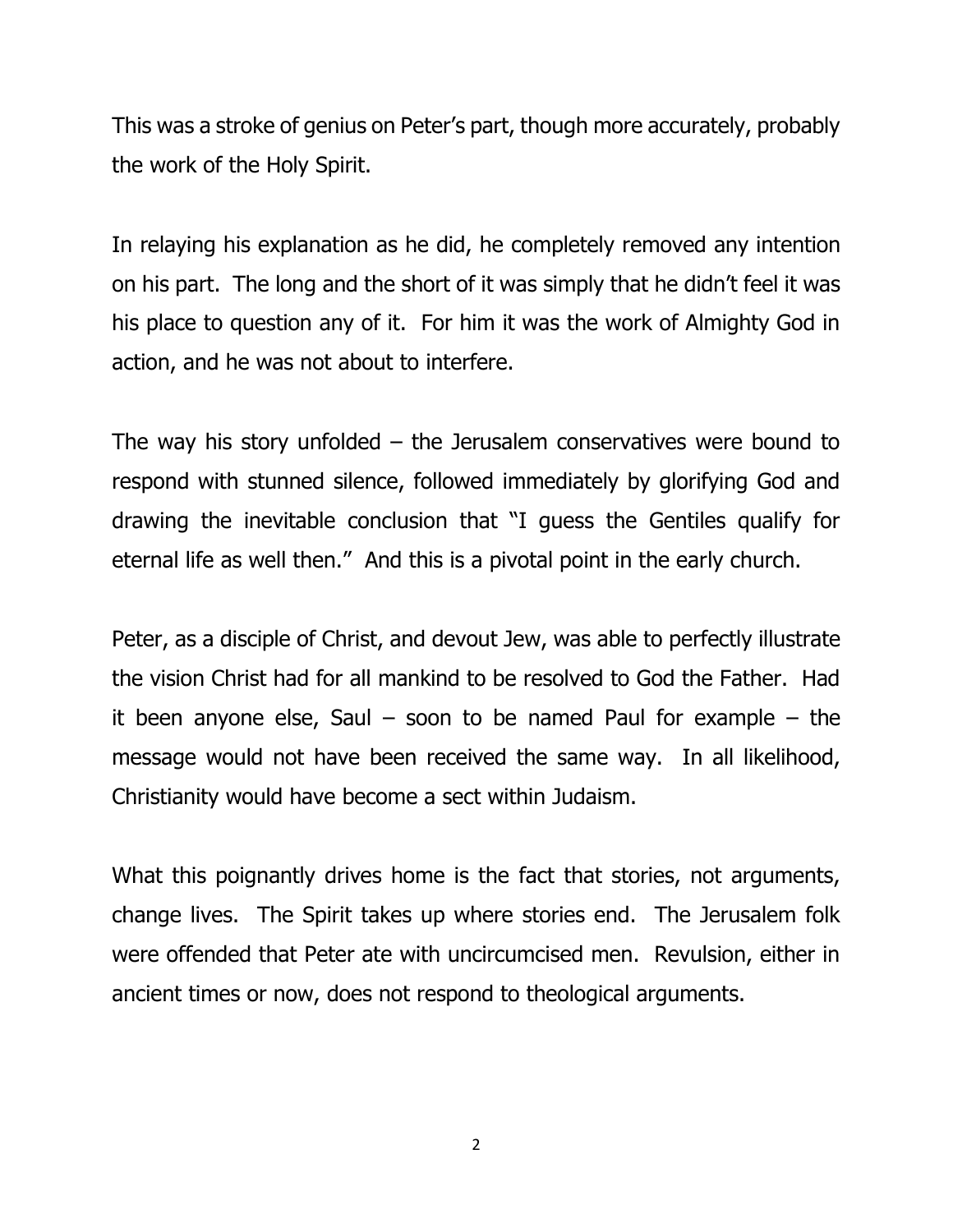Theological reflections come afterward, either to bring what has been seen into coherence with past thinking, or to make a reasoned break with that thinking.

. A CONTRACTOR CONTRACTOR CONTRACTOR CONTRACTOR CONTRACTOR CONTRACTOR CONTRACTOR CONTRACTOR

It's the same for us today. There are any number of things that currently resonate as unclean, or revolting by some. Same sex marriage immediately comes to mind. It wasn't that long ago that women voting was considered an abomination.

I don't know that the degree varies much between what was offensive in the first century and our current list of revulsions. The good news is that the particulars of God's sovereign grace and steadfast love are all inclusive. No exceptions.

We try to do the right thing and have a right mind, but our biases and longings and generally flawed makeup as human beings continually intercede and prevent us from our potential.

This can be especially true in a church setting. Schisms abound in the parking lot, and make their way into the hallowed halls of worship all the time.

3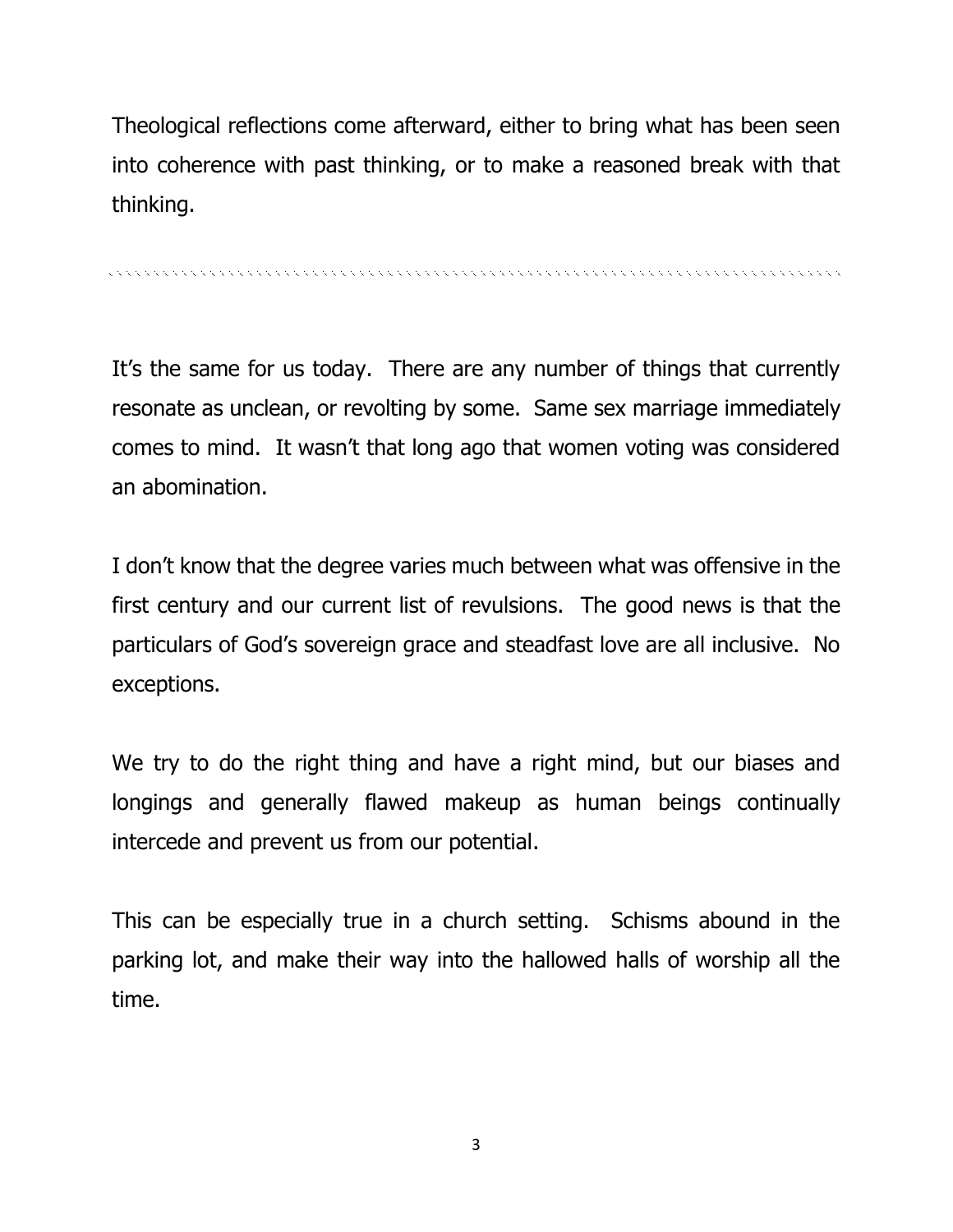As Christians we need to be particularly cognizant of the fact that controversy needs to be voiced, not avoided. Conflict needs to be transformed, not ignored. Enter love in a broken world.

This is also where praise comes in. God alone is both the subject and object of praise. Engaging in praise requires careful attention and intention. It is a very deliberate act.

And a genuine act of praise opens the door to the kind of love that renders prejudice and hatred wholly void of power. The old adage, "kill them with kindness," should be echoing large in your head right now.

As Christians – we are often awkward in our testimony and less than composed in our delivery, but as we grow in love and understanding, our manner and our style continually improve. It may sometimes be messy, but that is what love is. To live in Jesus is to love and to love is to live in Jesus.

The New Testament was not even written until two generations after Jesus' death. It would take the next three hundred and fifty years for a bunch of combative theologians to hammer out the Nicene Creed. What Jesus wanted us to know was that although people would fight wars over who held correct beliefs, this was not His primary concern.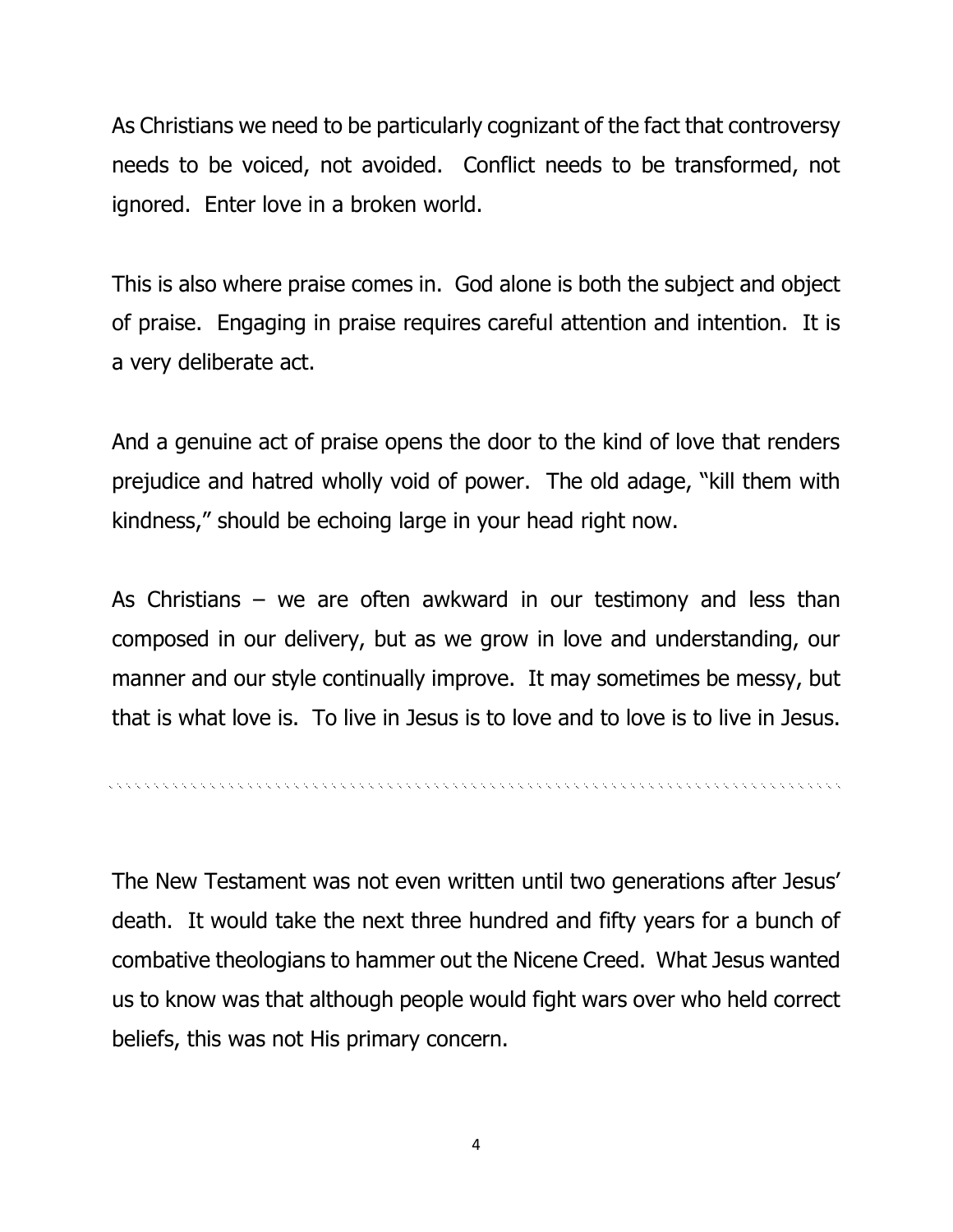The creeds and doctrines would become of the utmost importance to humans over the years, while the one thing most important to Jesus would get lost as Christians wrestled with power and orthodoxy. Those heavyweights can cause tremendous fear, and fear causes us to pull apart from one another and ignore the common good.

Christ's way was not the way of learned theologians and intellectual preachers, it was the way of little children. In fact it was precisely how He put it to His beloved disciples, and in turn to us, "Little children, I give you a new commandment, that you love one another." This commandment is not about what you believe, it is about how you live.

It's worth mentioning that the final line in today's gospel lesson is Jesus reminding His disciples that, "By this all will know that you are my disciples, if you have love for one another." He said, "If you have love for one another." He did not say, "If you have a firm grasp of the creeds."

Inevitably it comes down to whether or not you are going to practice your faith through action as opposed to in theory. I know that sounds simplistic and entirely obvious, but look at the world we live in. Our youth are driven almost exclusively by the media; social and otherwise. What passes for legitimate news is both unconfirmed and often laughable.